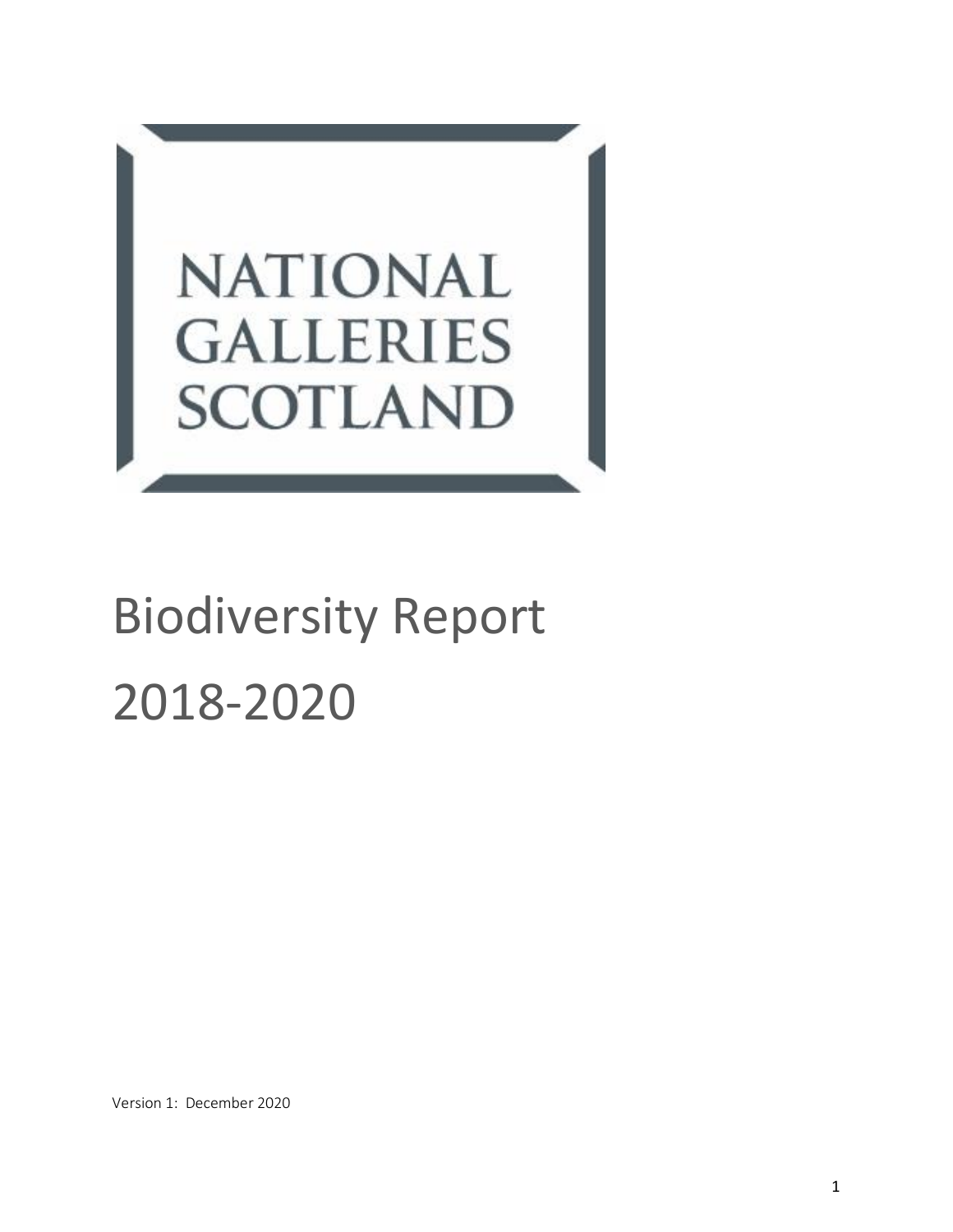# **Context**

Biodiversity is fundamental to the living networks (the ecosystems) that provide us all with a healthy environment and a regulated climate. In 2019 the UN reported that nature was declining at an unprecedent rate with around 1 million animal and plant species facing extinction. The Nature Conservation (Scotland) Act 2004 places a statutory duty on all public bodies in Scotland to further the conservation of biodiversity. Section 1 of the Act states:

"It is the duty of every public body and office holder, in exercising any functions, to further the conservation of biodiversity so far as it is consistent with the proper exercise of those functions."

The Wildlife and Natural Environment (Scotland) Act 2011 introduced a requirement for all public bodies in Scotland to make a report publicly available on their compliance with the biodiversity duty. Biodiversity duty reports are required every three years.

The Biodiversity duty aims to:

- Protect biodiversity through management of specific sites, habitats, and species
- Increase the level of understanding and connection between people and the living environment
- Promote consideration of all our impacts on the natural world through our actions and decisions, including through procurement and use of resources
- Encourage staff, partners, and customers to engage with and understand and consider biodiversity

This report has been created with the help of the NatureScot [Guidance Notes.](https://www.nature.scot/sites/default/files/2020-09/Guidance%20Note%20-%20Biodiversity%20Duty%20Explained%20final.pdf)

# Section 1 - The NGS role, purpose, and environmental responsibilities

The National Galleries of Scotland cares for, develops, researches, and displays the national collection of Scottish and international art. With a lively and innovative programme of activities, exhibitions, education, and publications, it aims to engage, inform, and inspire the broadest possible public. The estate is primarily historic buildings based in Edinburgh comprising of the Scottish National Gallery, the Scottish Portrait Gallery, and the Scottish National Gallery of Modern Art. There are also storage facilities in



*Scottish National Gallery of Modern Art One*

Granton, Newbridge and Loanhead. The two buildings of the Gallery of Modern Art are situated in the 75,690m<sup>2</sup> of grounds which acts as the focal point of influencing biodiversity improvements. NGS has approximately 386 staff and 2.5 million local to international visitors through its doors each year. In this respect we have a role to play informing and engaging with communities, young people, and the public in relation to biodiversity through the national art collection as well as through green spaces that we occupy and maintain.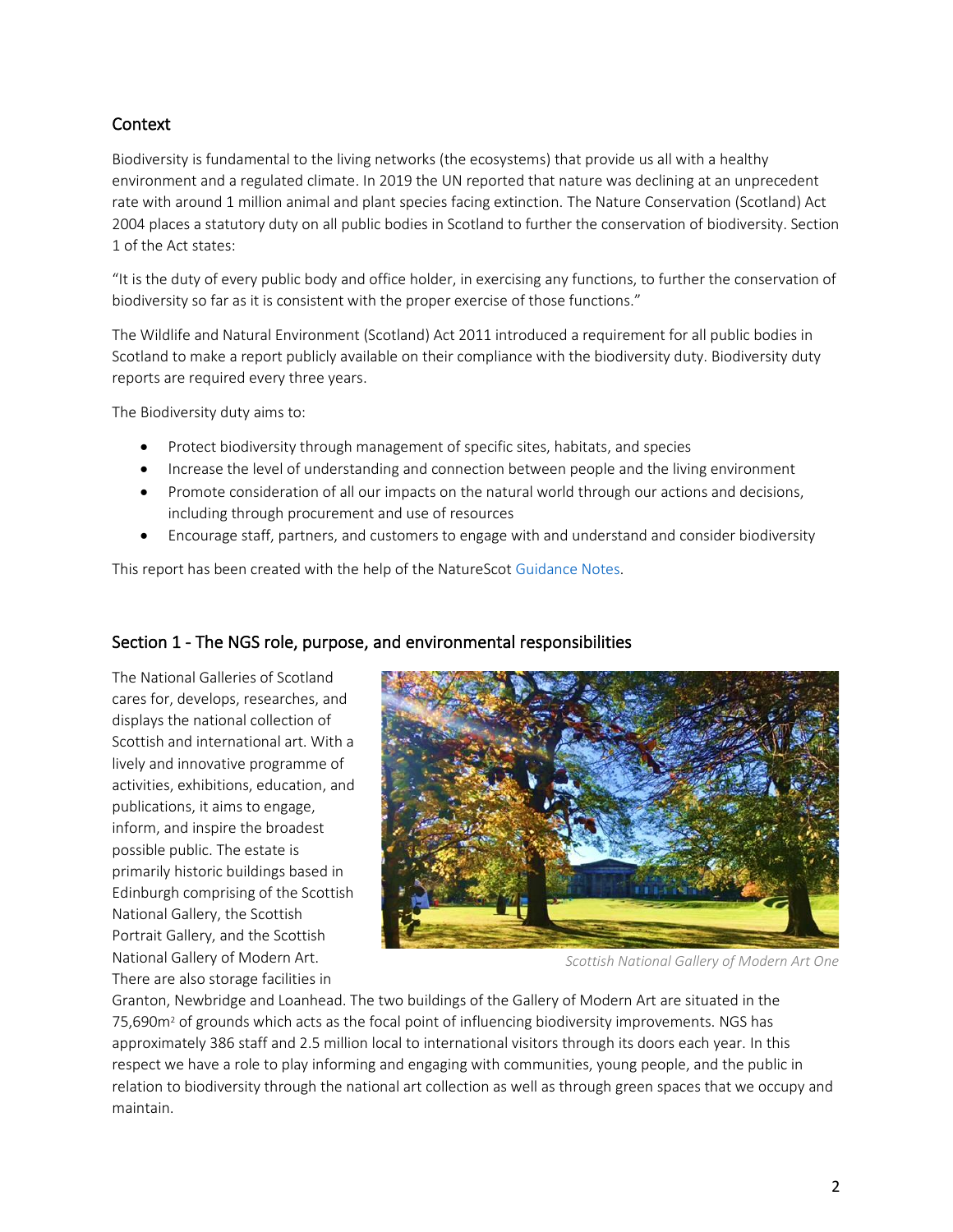# Section 2: Actions to protect biodiversity and connect people with nature

*Any actions your organisation has undertaken alone or as part of a partnership to benefit biodiversity directly or achieve wider outcomes for nature and people.*

## Grounds maintenance

The grounds at the Gallery of Modern Art are the primary green space for National Galleries of Scotland to implement projects to support and improve biodiversity. The grounds include a variety of habitats such as grasses including long wild grasses, trees, ponds, river, woodland as well as spaces such as the allotments, and the Kitchen Garden. A team of three gardeners maintain the grounds which involves grass cutting, hedge pruning, weeding, snow clearance, litter picking and maintaining the roads and paths. Grass around the margins of the park and under the trees is left to grow longer to encourage different plant species and provide animal habitats. During the lockdown period during 2020, further areas of long grass were introduced across the site. The woodland down to the Water of Leith is lightly managed, and fallen timber is retained on site as habitats for insects and fungi. Leaves are collected on site and composted, the compost then being used on the flower beds.

A well-established allotment space is situated on the grounds of Modern Two that is managed by The Dean Gallery Allotment Association. A large array of flowers, soft fruits and vegetables are grown all year round with the grounds surrounded by apple, plum and pear trees. The space is managed to a high standard of cultivation and all produce is organic. Green waste from the surrounding Gallery parkland is composted and used in the allotments to provide organic fertilizer.

## Trees

The trees at the Gallery of Modern Art are protected by a Tree Preservation Orders as well as being within the Dean Conservation Area. We have over 400 trees ranging in age from newly planted saplings to trees in excess of 150 years old. Most trees are native British species including Ash, Beech, Cherry, Oak, Lime and Elm. There

are some excellent trees, notably two Spanish Chestnuts one of which has Edinburgh Heritage Tree status. Many trees have been lost over the years though Dutch Elm disease and we are monitoring for Ash dieback. Trees are regularly inspected, and recommendations actioned in consultation with the Tree Officer at the City of Edinburgh Council. Planting campaigns have increased the diversity and number of shrubs and trees.

A number of our Lime trees have mistletoe which is rarely seen in Scotland and more common in the south of England or Wales. It is currently being sampled by Royal Botanical Garden Edinburgh as part of The Darwin Tree of Life Project. The Darwin Tree of Life Project is an ambitious programme to sequence, assemble and openly publish the genomes of over 60,000 species of animals, plants, fungi and protists in Britain and Ireland. Mistletoe is of particular interest at the early stages of this project due to its due to its large genome.



*Mistletoe on GMA Lime trees Photo: Robert Cameron*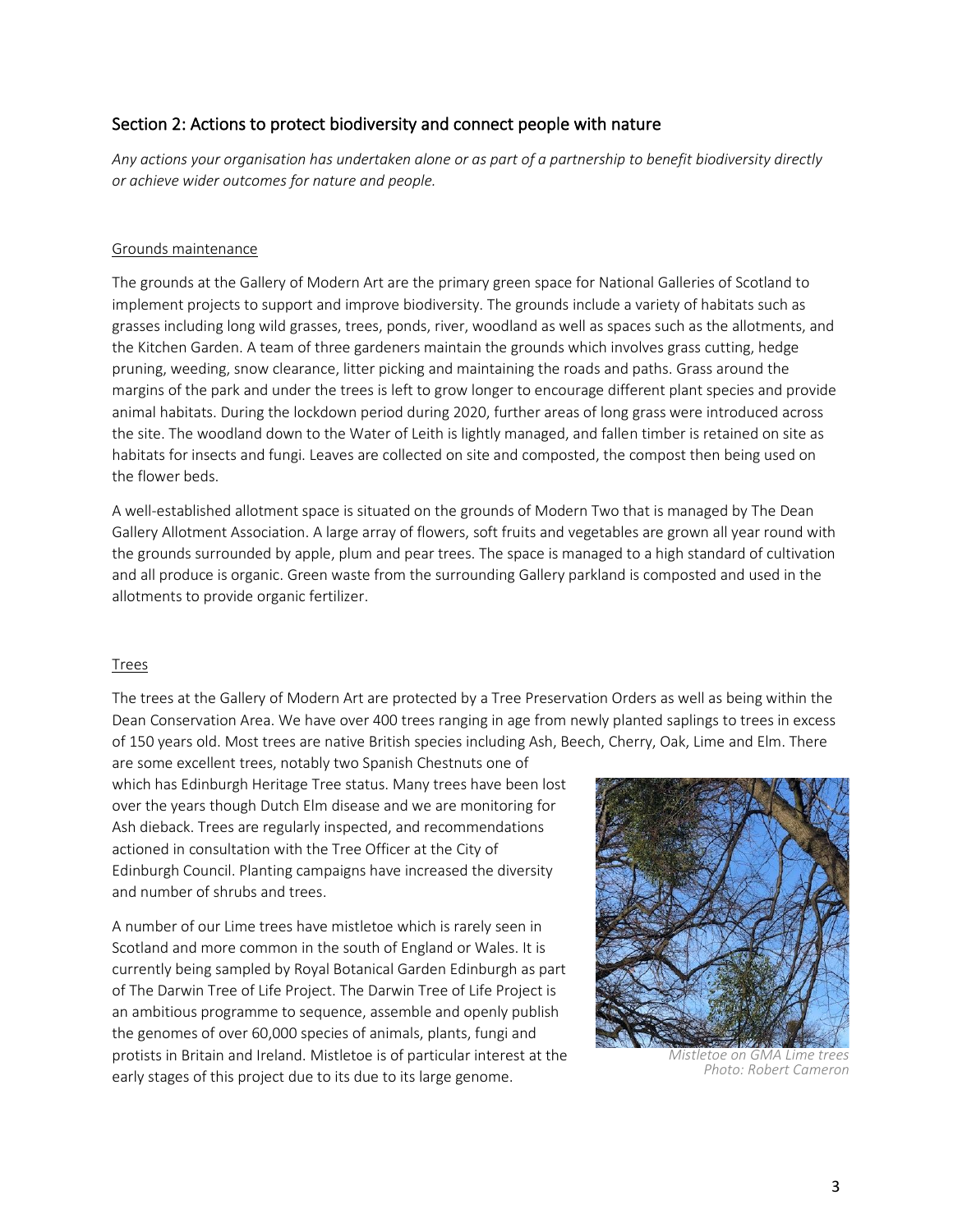As part of the Scottish National Gallery project to create a new space for the nation's renowned collection of Scottish art, 19 trees were planted in East Princes Street Gardens beside a new accessible path. Standing between 4.5 to 6m tall and carefully selected to complement existing species in the wider gardens area, they replaced 52 trees that were removed to enable the reshaping of an embankment that was necessary for the new accessible path. The result is an investment not only in providing greater access for visitors to the Gardens and to the Galleries, but also in the longer-term sustainability of several of Edinburgh's much-loved green space. Three more trees will be planted within this area upon completion of the construction project. NGS has also worked closely with Edinburgh and Lothians Greenspace Trust and the City of Edinburgh Council on the planting of a further 30 trees in other areas of East Princes Street Gardens, West Princes Street Gardens, Lauriston Castle and Saughton Walled Garden to support biodiversity is the surrounding areas.

## Wildlife

There is a large range of wildlife that has been observed by staff and visitors at the Gallery of Modern Art including birds, mammals, insects and reptiles. Common birds including blackbirds, thrushes, robins and tits as well as woodland birds including woodpeckers and pigeons are regularly sighted and heard. With the gallery being situated close to the Water of Leith water birds are often attracted to the area; swans and ducks can often be seen in the ponds of the Jencks Landform feature on site. These ponds are full of life during the summer with frogs and various beetles, larva and nymphs. Migratory birds such as swallows and swifts in the summer and Redwings and Fieldfares in the winter have been spotted. There are a number of mammals including foxes, squirrels, field mice including a badger sett which is located in the woodland area at the back of the gallery site. Otters have also been seen nearby in the Water of Leith which curves round the outer perimeter of the grounds.

In 2008 bird boxes were installed at the Gallery of Modern Art. In 2017 more bird boxes were added on site to create safe nesting spots for local wildlife. 16 bird boxes and 6 bat boxes were installed at strategic spots around the grounds to help support the biodiversity in the area. There are plans to install more houses in 2021.



*Heritage Kitchen Garden orchard*

#### Heritage Kitchen Garden

The Heritage café has developed a kitchen garden cultivated over the past few years by Gardener Wendy Mount. The garden provides fruit and veg throughout the year, producing apples, plums, pears, berries, rhubarb, asparagus, salad leaves, herbs and edible flowers that are used on the café menu. This garden consists of an orchard, raised beds, fruit patches, composting area, and an insect hotel. The garden area has never had herbicides or pesticides used on it to protect the biodiversity. Visitors to the Modern art Gallery and Café can wander around the garden, engaging people on the food journey from plot to plate.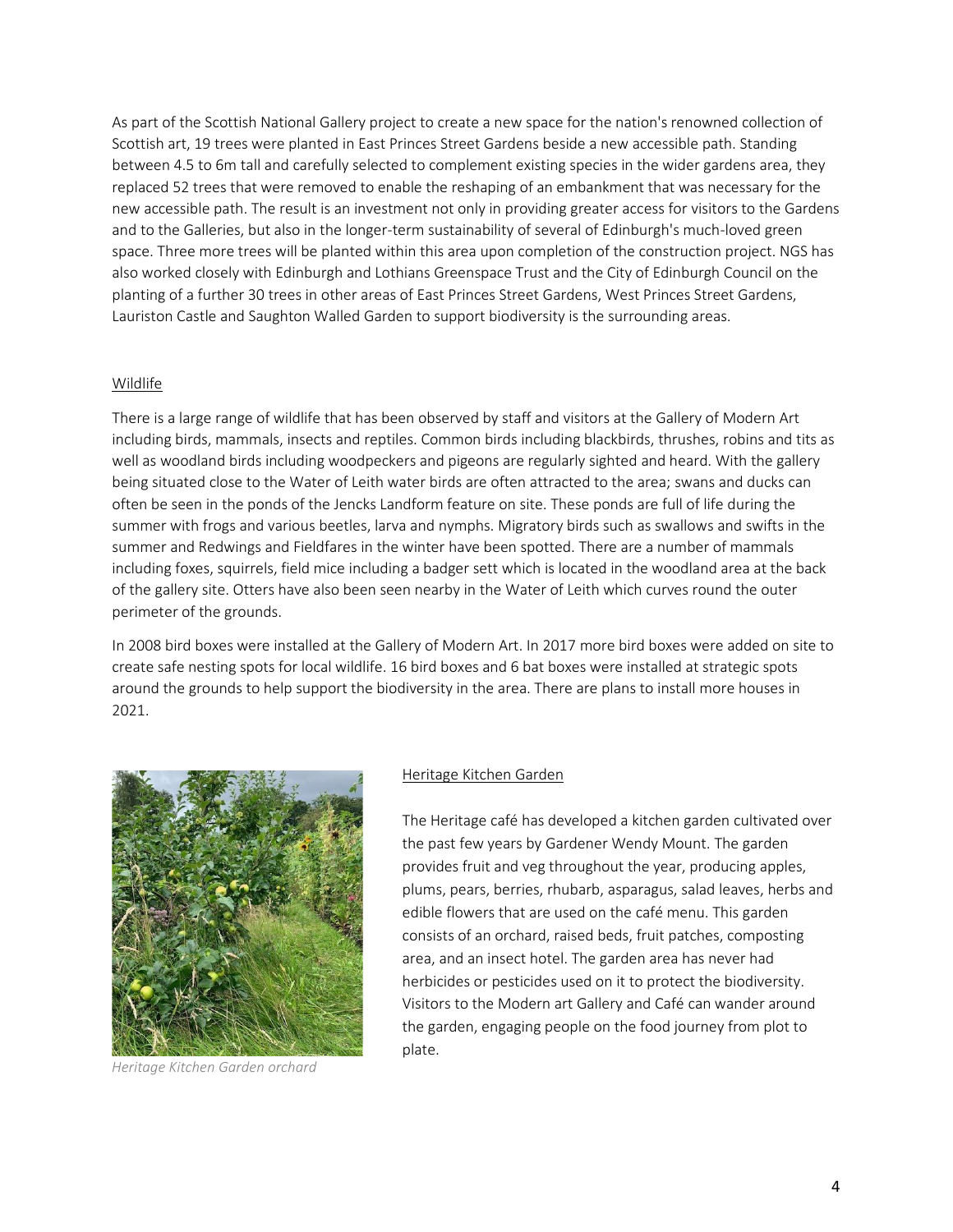## Contini Beehives

Two beehives have been installed in the grounds by Victor Contini who owns The Scottish Cafe based at the National Gallery site. The hives, situated near the Kitchen Garden, are maintained by Margaret Forrest who is part of the Scottish Beekeeping Society. A wild garden has been planted around them to encourage honey production from the bees, in particular lavender and angelica have been planted in the surrounding are



*Lavender and bees at GMA site*

#### The Art Works project – Granton

The Art Works (TAW) project is currently in the planning stages designing a new building centred around the care and research of the national art collection. The 4.5-hectare site, located in North Edinburgh Granton area, is underpinned by placemaking principles and inspires to be an area for the community including green spaces to support biodiversity. The land where the site will be situated is owned by Scottish Government and is currently home to the Mobile Orchard comprising of 90 Scottish heritage apple trees, installed b[y Soilutions.](https://www.soilutions.co.uk/) Our Community Development Officer has been working with the site by identifying projects for engagement with local communities. The development, which is still in early stages of planning, will have biodiversity embedded through the holistic approach of the sustainability framework (please refer to more information in Section 3). As part of this work our Community Development Officer attended a Biodiversity Net Gain Conference in November which focused on the new Environment Bill set to become law in 2023 which aims to increase biodiversity in any new building development by at least 10%.

More information on the fantastic engagement sessions with local communities can be found in Section 5.

# Section 3: Mainstreaming

#### *Any steps your organisation has taken to incorporate biodiversity measures into its wider policies.*

Within the NGS Corporate Strategy 2019-23 the organisation commits to reducing our impact on the environment. This includes protecting and increasing current levels of biodiversity on our estate which is outlined in the NGS Environmental Plan. The protection and improvement of biodiversity is one of the key priorities with the NGS Environmental Policy.

This policy is used by staff as a way of identifying the key areas of work in relation to environmental sustainability. It is also used as part of the Terms & Conditions sent to contractors and suppliers during the Procurement process. We ask all organisations that we work with through procurement services to take the environment into consideration with their work.

Our annual reporting on Environmental Sustainability includes a section on Biodiversity to communicate and mainstream what work is being done across NGS. These annual reports can be found on our website.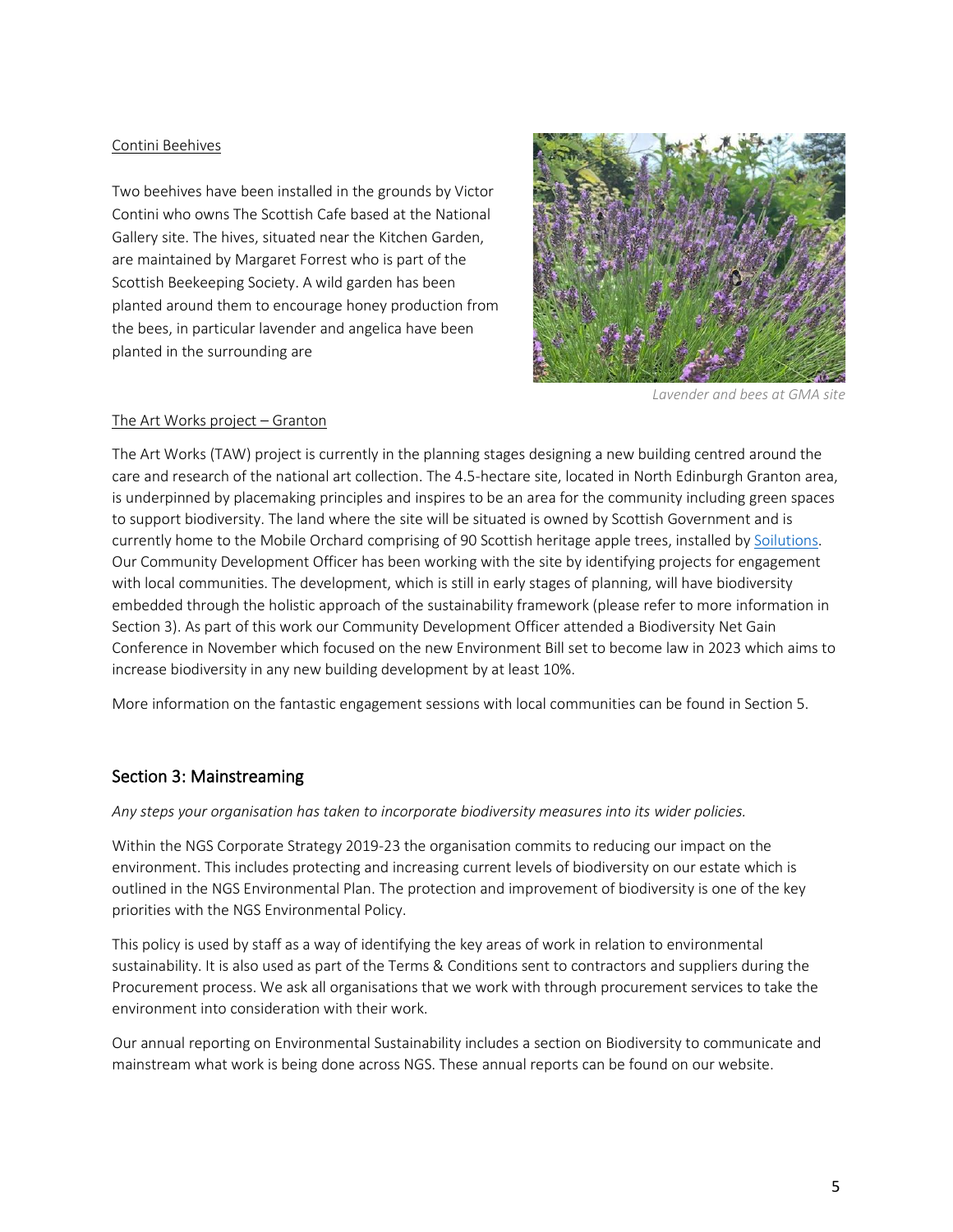

NGS achieved Gold standard for the Green Tourism Award in 2018 across all three sites. The award system has multiple criteria for monitoring, improving, and supporting visitors to connect with nature.

Looking to the future with The Art Works project in Granton, a Sustainability Framework has been created for the build to capture all elements under consideration. This framework outlines the importance of ecology and biodiversity to ensure sustainable land use, habitat protection and creation and improvement of long-term biodiversity for the buildings site and surrounding land. A habitat survey will be conducted with the overall aim to achieve a net-gain in natural capital. Within the Health & Wellbeing considerations the need for access to nature within the built environment has been stipulated as it can provide opportunities to relieve stress and mental fatigue, support focus and encourage overall mental well-being.

# Section 4: Nature-Based Solutions, Climate Change and Biodiversity

*Any steps to support the contribution biodiversity can make to build resilience and mitigate and adapt to climate change.*

Currently the trees, woodlands, and maintenance of the grounds around the Gallery of Modern Art site are the focus of nature-based mitigation and adaptation of Climate Change. Providing carbon sequestration, though on a small scale, as well as flood management for the surrounding area. Large flocks of seagulls have threatened to damage the ecology of the Jencks Landform ponds and surrounding areas and so are discouraged by the use of a hawk.

In 2019, NGS engaged with Adaptation Scotland with the launch of their new Scotland Adapts Capability Framework; to help scope the current adaptation work happening throughout the organisation. As part of this work NSG have joined the Adaptation Working Group to collaborate and knowledge share with other Scottish Public Bodies. Through this working group it is hoped that a more robust adaptation plan will be formed by collaborating with all NGS departments and that nature-based solutions will be included within the range of projects by bringing more nature into the City of Edinburgh.

# Section 5: Public Engagement and Workforce Development

# *Including education and engaging with communities, young people, and the public.*

The Scottish national art collection is for everyone to enjoy and a useful tool in being able to engage and educate on elements of biodiversity. The artwork exhibited throughout all of the gallery sites reaches a wide audience of local and international visitors, in particular the permanent collections at the Scottish National Gallery which showcases the diverse and iconic Scottish landscapes. The Modern Art Gallery has also had exhibited artists whose work cover elements of the natural world through a variety of exhibitions. Below are some examples of particular artists of interest who use nature, ecology and biodiversity as inspiration as well as materials in their work.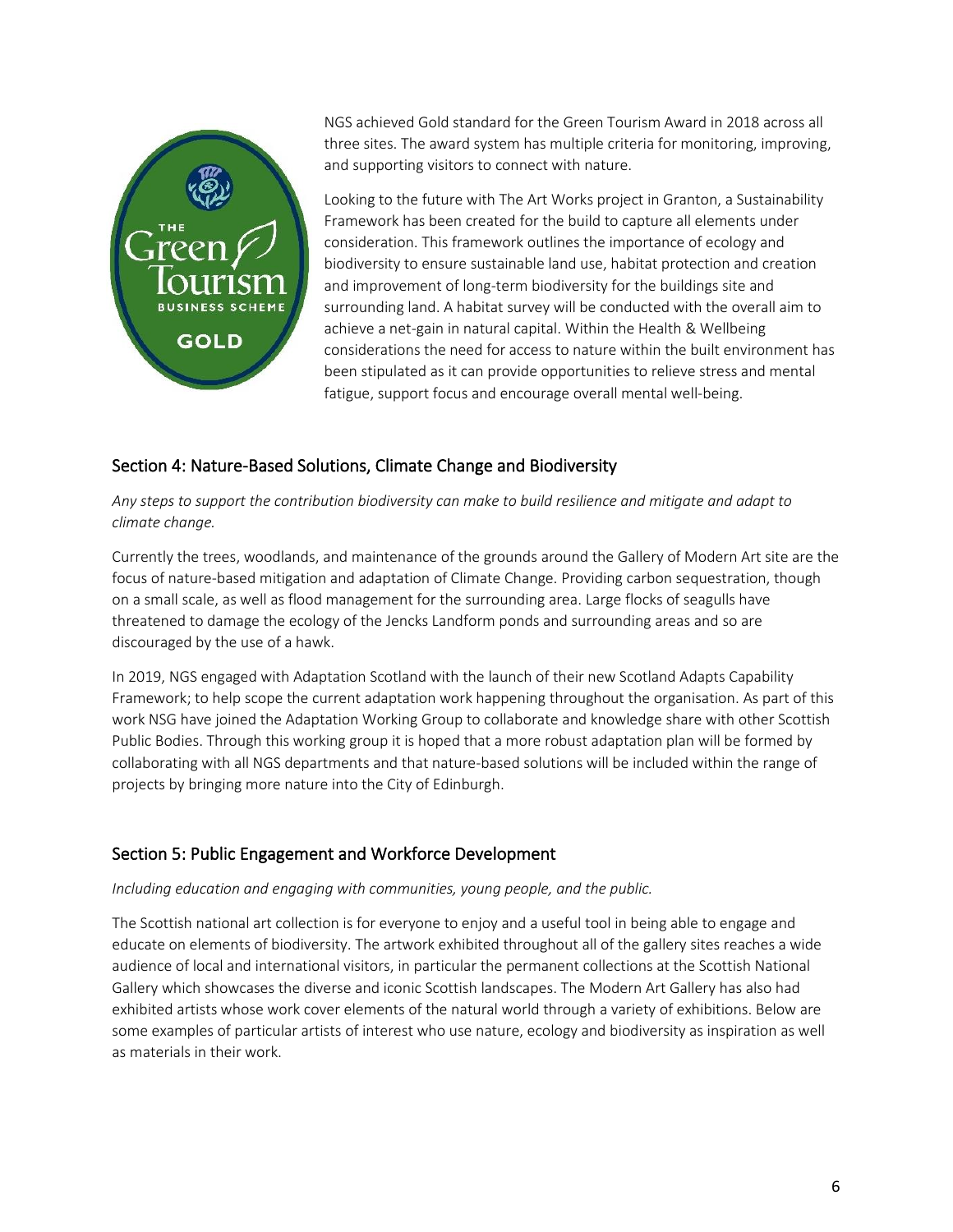## Antony Gormley – 6 TIMES artwork – reinstalled 2019 [Featured Artwork](https://www.nationalgalleries.org/art-and-artists/features/visiting-antony-gormley%E2%80%99s-6-times)

"'6 TIMES' comprises of six life-size figures, positioned between the grounds of the Scottish National Gallery of Modern Art and the sea at Leith Docks, Edinburgh. Typical of Gormley's oeuvre, the figures are casts of the artist's body. Each looks in a slightly different way, which is referenced to in the subtitles: 'Horizon', 'Ground', 'Left', 'Right' and 'Sky'. The work is quiet and contemplative, drawing attention to the natural and man-made environment of the Water of Leith, which runs through the heart of Edinburgh. Gormley encourages the viewer to consider how human beings fit into the social and natural landscapes they inhabit, how they understand identity and how they engage with one another."

In 2019, four of the six sculptures were reinstalled along the Water of Leith after resolving complications with the original 2010 installations. The process of reinstallation included close partnership



*6 TIMES Sky from 6 TIMES by Antony Gormley, 2010 One of six cast iron figures, each 191 x 50 x 36 cm Commissioned by the Scottish National Gallery of Modern Art, with support from the Art Fund, funds from the Gulbenkian Museum of the Year award 2004, and further support from The Patrons of the National Galleries of Scotland, Claire Enders and The Henry Moore Foundation Permanent installation, Water of Leith, Edinburgh, Scotland Photograph by Keith Hunter © The artist*

working with organisations such as Scottish Natural Heritage, Scottish Environmental Protection Agency, Local Wildlife Crime Officers, City of Edinburgh Council, The Honorary Water Bailiffs of the Water of Leith and the Water of Leith Conservation Trust. This was to ensure that the works undertaken would cause as little disruption to the environment as possible. Through ecology and hydrology surveys and consultations with these agencies, considerations were taken to avoid working during peak fish spawning and bird breeding seasons, with the work also being undertaken during normal working hours to prevent excessive noise or distress to local wildlife. As otters are known to have resting sites along the Water of Leith course, the ecology survey provided guidance on a buffer zone for the installations to avoid disturbance. The sculptures are now regularly inspected for gathering waste which is removed routinely to help protect the environment along the Water of Leith.

## Katie Paterson – NOW 6 exhibition – 2019/20 [Artists Profile](https://www.nationalgalleries.org/art-and-artists/artists/katie-paterson)

"Katie Paterson studied at Edinburgh College of Art from 2000-04 and at the Slade School of Art from 2005-07. Her work has explored themes of ecology, geology and cosmology, dealing with large and distant occurrences in nature and the universe. She transforms them through the use of everyday objects or materials and reducing them to a human scale. Her work is conceptually driven, and she utilises a variety of media."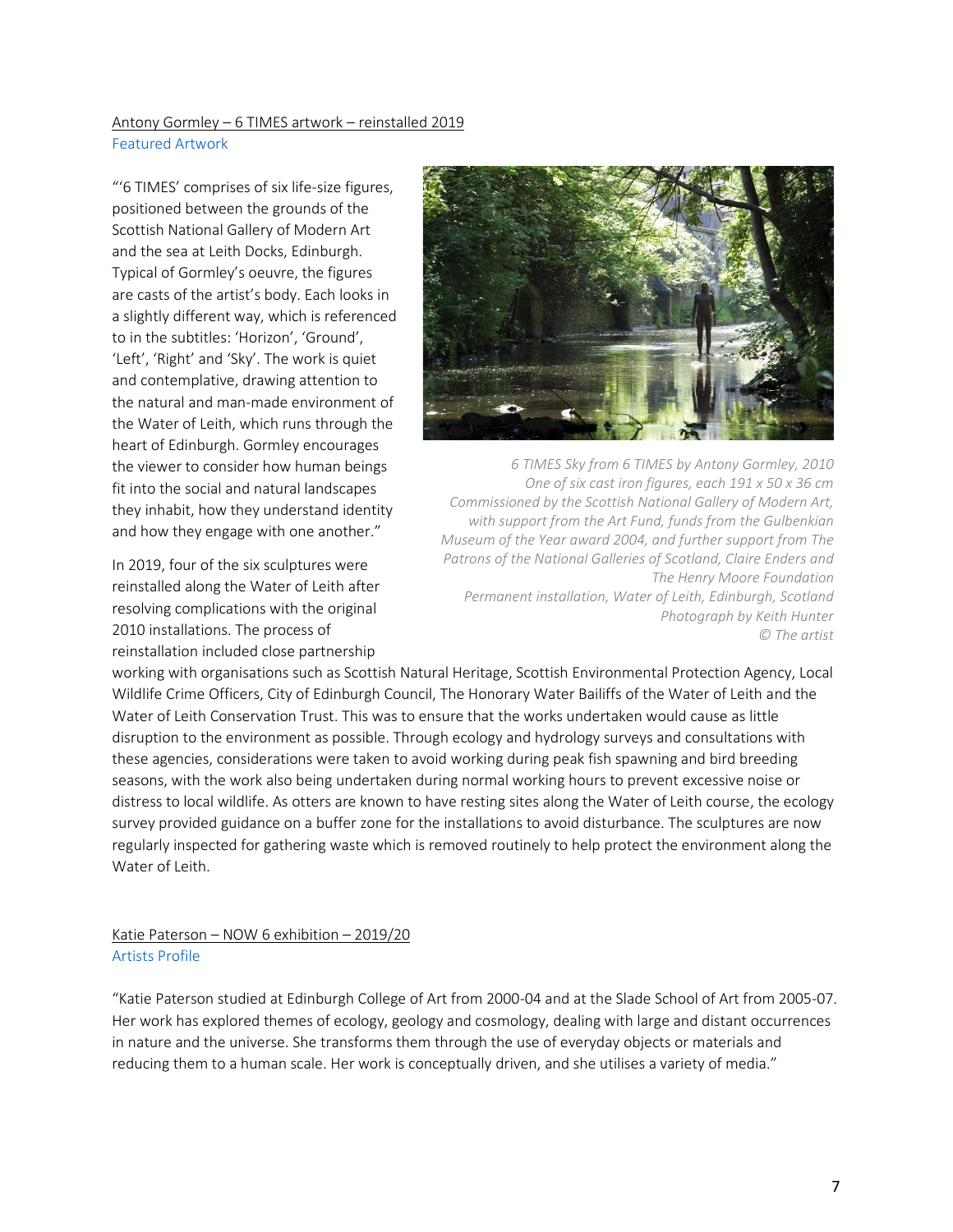"The Paisley-born artist, who was nominated for the Turner Prize in 2003 and was a prominent figure in the Young British Artists generation, is renowned for her spectacular installations and sculptures. Using all kinds of organic materials, including trees, flowers, candles, sand and ice, she creates temporary works that change over time as they are subjected to natural processes of transformation and decay. Gallaccio also makes more permanent artworks in bronze, ceramics, stainless steel and stone that attempt to capture or arrest these processes."



*'Red on Green' by Anya Gallaccio, 1992-present'. Collection - The Hyman Collection, London & the artist © Anya Gallaccio. Photo by Neil Hanna (2)*

Joan Eardley – Cut and Paste: 400 years of Collage exhibition - 2019 [Featured Artwork](https://www.nationalgalleries.org/art-and-artists/489/seeded-grasses-and-daisies-september?subjects%5B30467%5D=30467&search_set_offset=0)

"Eardley liked to immerse herself in her subject, and in this work, it appears as if the viewer is buried in the grass and looking upwards. The direct connection with the landscape is increased by the inclusion of real grass and seed heads with the paint. These were probably picked from where the artist's easel was standing and they give the painting a varied texture, combining real and painted imagery. Eardley used collage in many of her later works to heighten their immediacy."

## Online Resources

The on-going digitalization of the collection provides an opportunity for the artwork to be accessible to all. Within the search function visitors can look for a variety of artwork under the theme of 'Nature' broken down into further categories:

- Animals
- Clouds
- Flowers
- Lochs, lakes & ponds
- Mountains
- Rainbows
- Rivers
- Rocks
- Seasons
- Shadows
- Sea
- Woodland
- Waterfalls

A lot of useful resources can be found throughout the NGS website, for example:

- From our archive: Leafing through one of the oldest books in our collection [featured article](https://www.nationalgalleries.org/art-and-artists/features/our-archive-leafing-through-one-oldest-books-our-collection)
- Landscap[e featured article](https://www.nationalgalleries.org/art-and-artists/features/landscape)
- Curator's Top Ten: Scottish landscapes [featured article](mailto:https://www.nationalgalleries.org/art-and-artists/features/curator%E2%80%99s-top-ten-scottish-landscapes)
- Say it with flowers: the meaning of a ros[e blog](https://www.nationalgalleries.org/art-and-artists/features/say-it-flowers-meaning-rose)
- An Unusual Sprin[g blog](https://www.nationalgalleries.org/art-and-artists/features/unusual-spring)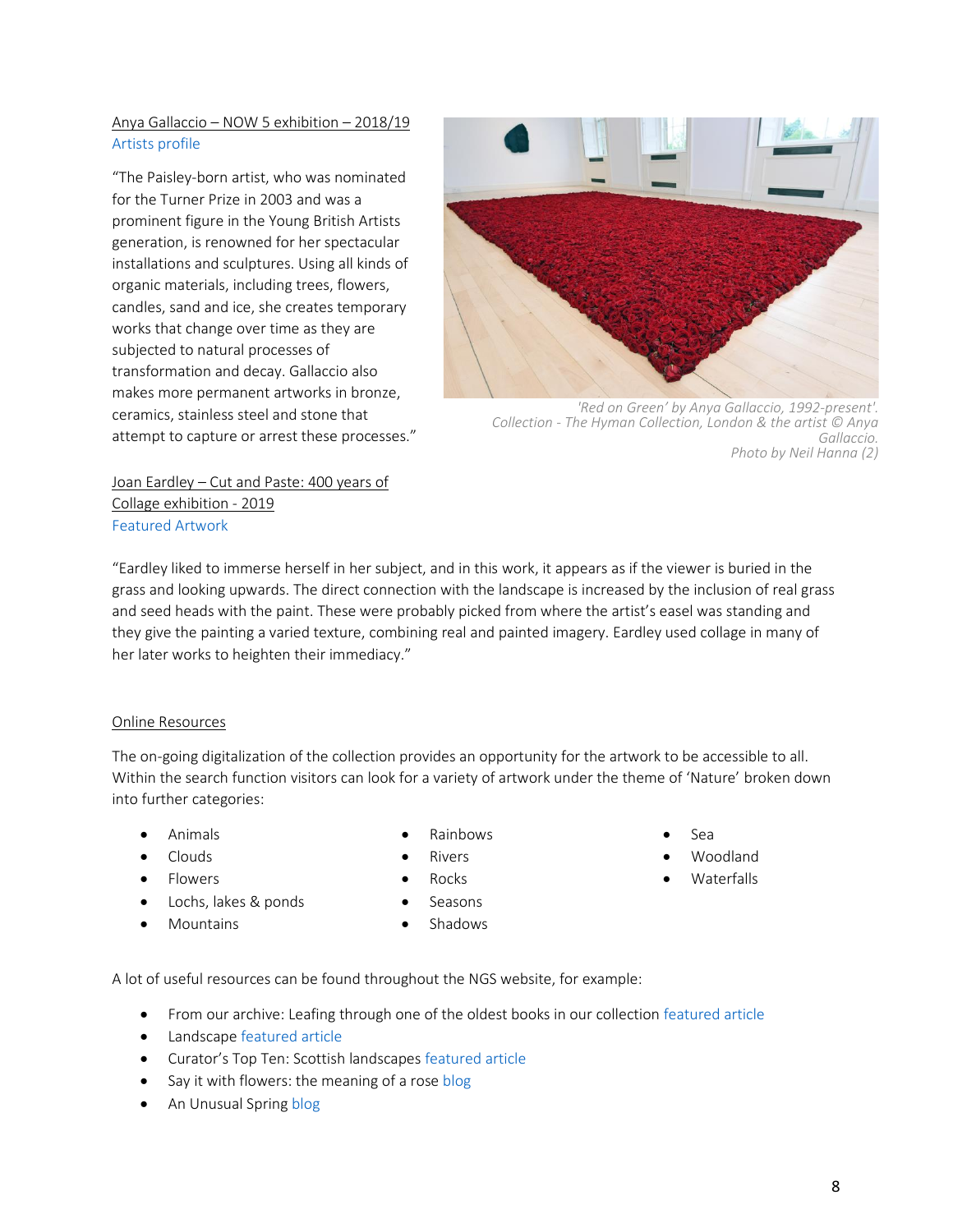#### Learning and Engagement Activities

The NGS Learning & Engagement Team's work focuses on engaging the public with the NGS Collections and displays; running a regular programme of learning activities linked to the Scottish national art collections and the annual exhibitions.

[The National Galleries of Scotland](https://www.nationalgalleries.org/art-and-artists/features/national-galleries-scotland-art-competition-schools/group-entry-2020) *Art Competition for Schools and Families*, which is run annually, has had different biodiversity inspired themes over the years. Encouraging young people of varying ages to use the natural world as inspiration for their artwork. The winning artwork is displayed at the Gallery of Modern Art for all visitors to enjoy.

2020 - Special Education Schools ['Amazing Nature' Theme](https://www.nationalgalleries.org/art-and-artists/features/national-galleries-scotland-art-competition-schools/special-education-schools-2020)

2020 – Secondary 1-3 '[Climate Change](https://www.nationalgalleries.org/art-and-artists/features/national-galleries-scotland-art-competition-schools-and-families)' Theme

2019 – Nursery ['Petals, Leaves and Bumble Bees' Theme](https://www.nationalgalleries.org/art-and-artists/features/national-galleries-scotland-art-competition-schools-and-families/winners-2019)

2018 – Special Education Schools ['Hair, Fur and Feathers' Theme](https://www.nationalgalleries.org/art-and-artists/features/national-galleries-scotland-art-competition-schools-and-families/winners-2018) 

2017 – Nursery ['Feathery Friends' Theme](https://www.nationalgalleries.org/art-and-artists/features/national-galleries-scotland-art-competition-schools-and-families/winners-2017)



*2020 - Special Education School 1st place - Mustafa Ezzo*

Through the following projects the Learning and Engagement Team have incorporated outside learning into their work to connect our visitors with nature and art simultaneously:

[The Sensory Trail](https://www.nationalgalleries.org/art-and-artists/features/sensory-trail) is based at the Modern Art Gallery site, using the art sculptures installed around the grounds. The trail encourages people to walk, engage, and take mindful breaks to connect with the artworks and the outdoor experience. This was especially promoted throughout the lockdown period in 2020 where the Modern Art Gallery grounds were open for the public to access for daily exercise.

The [Art Stomps](https://www.nationalgalleries.org/sites/default/files/features/pdfs/Art_Stomps.pdf) activity for under 5-year old's uses this trail to encourage sculpture hunting, leaf-kicking and outdoor artmaking. Using the downloadable map, or pamphlets on site, families are directed round the grounds where they can read poems together, find artworks nestled in nature and create seasonal sculptures.

The [Art Around You](https://www.nationalgalleries.org/art-and-artists/features/art-around-you/richard-long) activity is designed for children of all ages to look at, talk about and make their own discoveries about art. In particular the activities in relation to *Richard Long - River Avon Mud Fingerprints Spiral*  all revolve around the natural world. Tasks encourage young people of all ages to create their own art works using inspiration in nature and making art about nature; from constructing their own sculptures using natural materials to designing their own mud spirals.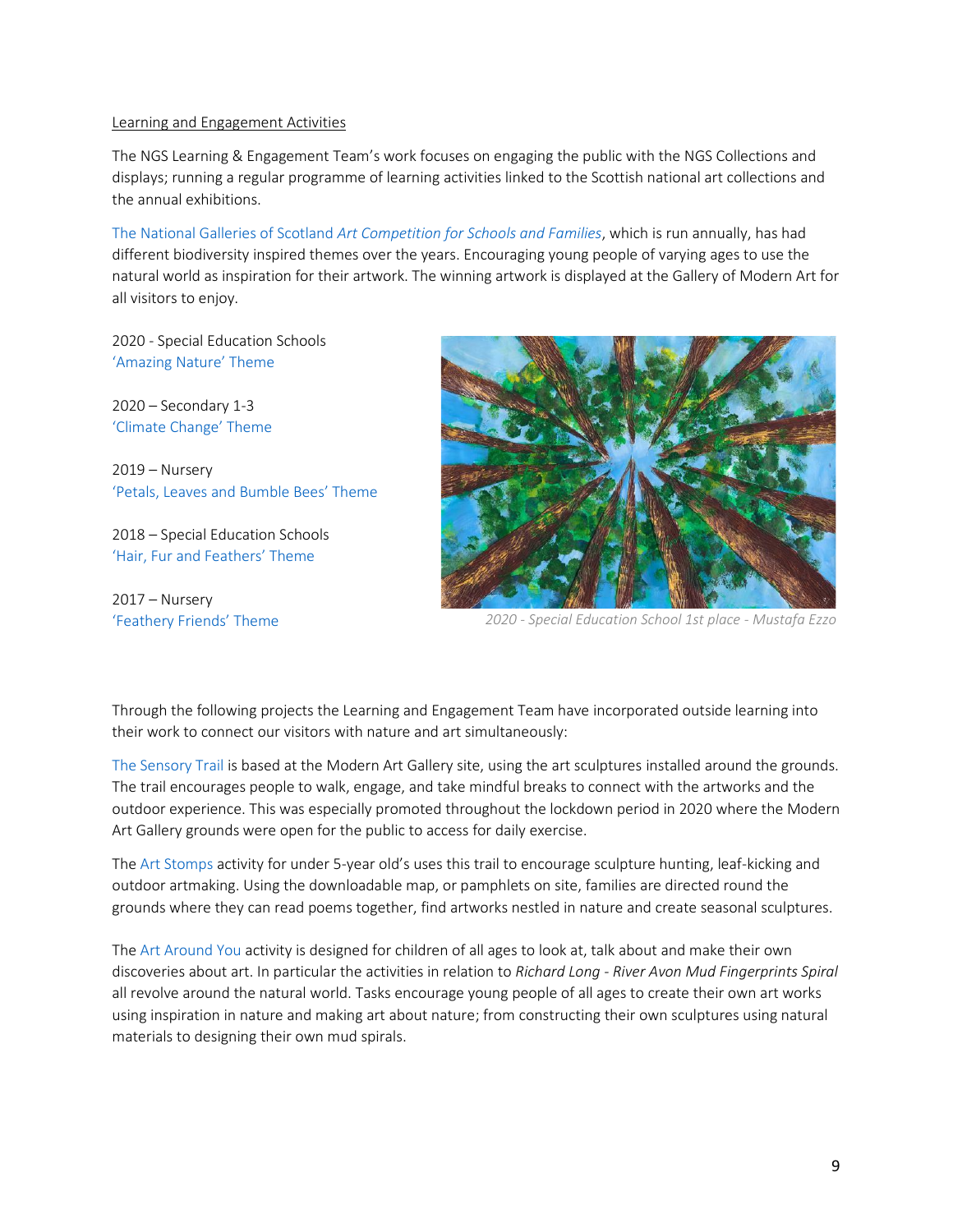

*Materials for Cut it Out Photo: Anna Murray*

Kids; Cut it Out! 2019 was inspired by the *Cut and Paste: 400 years of collage* and Anya Gallaccio *in the NOW 5* exhibition at the Gallery of Modern Art with a programme of daily activities help out in the grounds. Families were invited to think about colourful collage, dropping into different stations, playing with paint on different scales and playing with clay collage and natural materials - incorporating outdoor activities, art creation and nature.

[Art in the](https://www.nationalgalleries.org/art-and-artists/features/art-open-pop-creative-workshops-edinburgh) Open as been run throughout the summer months in 2019 and 2020. The project consisted of taking art supplies out to Edinburgh parks and greenspaces using an electric-cargo bike to create pop-up art sessions; bringing creativity into the community, inviting passers-by to have fun with drawing, to receive top tips from our artist and to try something new. Mara Barth, Project Learning Officer, who organised the session explained the inspiration: "A lot of the work in the Scottish National Gallery reflects the Scottish landscape so by making art outside, we explore the inspiration behind the art. We are connecting the past with the present, surrounded by the places and people of Scotland and being inspired to be creative in the outdoors today."

#### The Mobile Orchard engagement project

Natalie Taylor, the Community Outreach Officer organized multiple sessions for visitors and local communities to experience the mobile orchard currently situated at the site of the planned Art Works building in Granton.

Three local gardening groups and the Edinburgh Waterfront Nursery visited the mobile orchard, spoke about biodiversity, talked about potential for the space to become an outdoor learning and play space. The Art in the Open electric cargo bike was brought down by Education officer Mara Barth to promote sustainable travel to the area as well.



*Waterfront nursey exploring the Mobile Orchard Photo: Roberto Ricuitti*

The gardening groups who attended the site participated in a pruning workshop with Scottish Heritage Fruit Trees expert John Hancox. Discussions with the local gardeners included the importance of the rewilded self-seeded trees shrubs and plants which have grown across the site over the past 20 years, and how to preserve them.

With the nursery groups the sessions involved planting activities using herbs and spring flowering bulbs. The children were also given some trowels and forks to dig around in the loose soil deliberately left on site by a contractor who had come to tidy up the space. This soil served as a great place to investigate for bugs and earthworms.